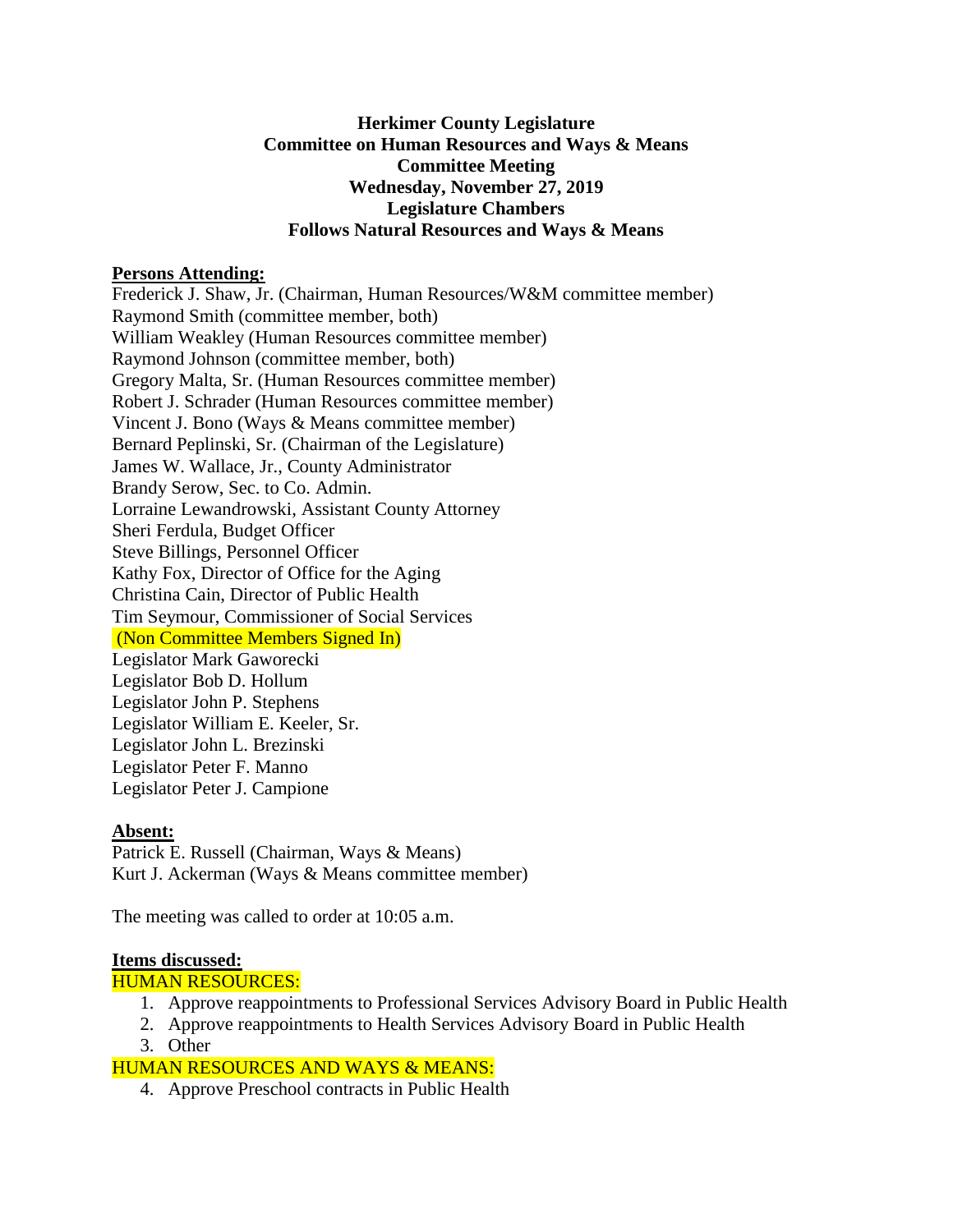- 5. Approve contracts with ICAN in connection with System of Care Grant in Public Health
- 6. Approve renewal of contact for OFA MIPPA/ADRC funding
- 7. Approve bid for Meals on Wheels Dolgeville and Little Falls
- 8. Approve renewal of contracts for services under Caregiver Support Program in OFA
- 9. Approve bids for DSS vehicles and transfer funds
- 10. Accept 2020 funding for Safe Harbour and renew contract with Catholic Charities in DSS
- 11. Accept CAPTA/CARA funding and authorize contract with ICAN in DSS
- 12. Other Approve preventative service agreements in DSS

# **Committee Vote Record:**

# HUMAN RESOURCES AND WAYS & MEANS:

Item #1 – On motion of Mr. Schrader, seconded by Mr. Malta for Human Resources, Item #1 was voted on, approved and moved for Resolution. Unanimous.

Item #2 – On motion of Mr. Peplinski, seconded by Mr. Johnson for Human Resources, Item #2 was voted on, approved and moved for Resolution. Unanimous.

Item  $#3 - N/A$ 

# HUMAN RESOURCES AND WAYS & MEANS:

Item #4 – On motion of Mr. Peplinski, seconded by Mr. Schrader for Human Resources and on motion of Mr. Peplinski, seconded by Mr. Johnson for Ways & Means, Item #4 was voted on, approved and moved for Resolution. Unanimous. Absent: 2.

Item #5 – On motion of Mr. Schrader, seconded by Mr. Malta for Human Resources and on motion of Mr. Smith, seconded by Mr. Johnson for Ways & Means, Item #5 was voted on, approved and moved for Resolution. Unanimous. Absent: 2.

Item #6 – On motion of Mr. Schrader, seconded by Mr. Malta for Human Resources and on motion of Mr. Johnson, seconded by Mr. Smith for Ways & Means, Item #6 was voted on, approved and moved for Resolution. Unanimous. Absent: 2.

Item #7 – On motion of Mr. Smith, seconded by Mr. Weakley for Human Resources and on motion of Mr. Smith, seconded by Mr. Johnson for Ways & Means, Item #7 was voted on, approved and moved for Resolution. Unanimous. Absent: 2.

Item #8 – On motion of Mr. Weakley, seconded by Mr. Smith for Human Resources and on motion of Mr. Johnson, seconded by Mr. Smith for Ways & Means, Item #8 was voted on, approved and moved for Resolution. Unanimous. Absent: 2.

Item #9 – On motion of Mr. Schrader, seconded by Mr. Weakley for Human Resources and on motion of Mr. Peplinski, seconded by Mr. Johnson for Ways & Means, Item #9 was voted on, approved and moved for Resolution. Unanimous. Absent: 2.